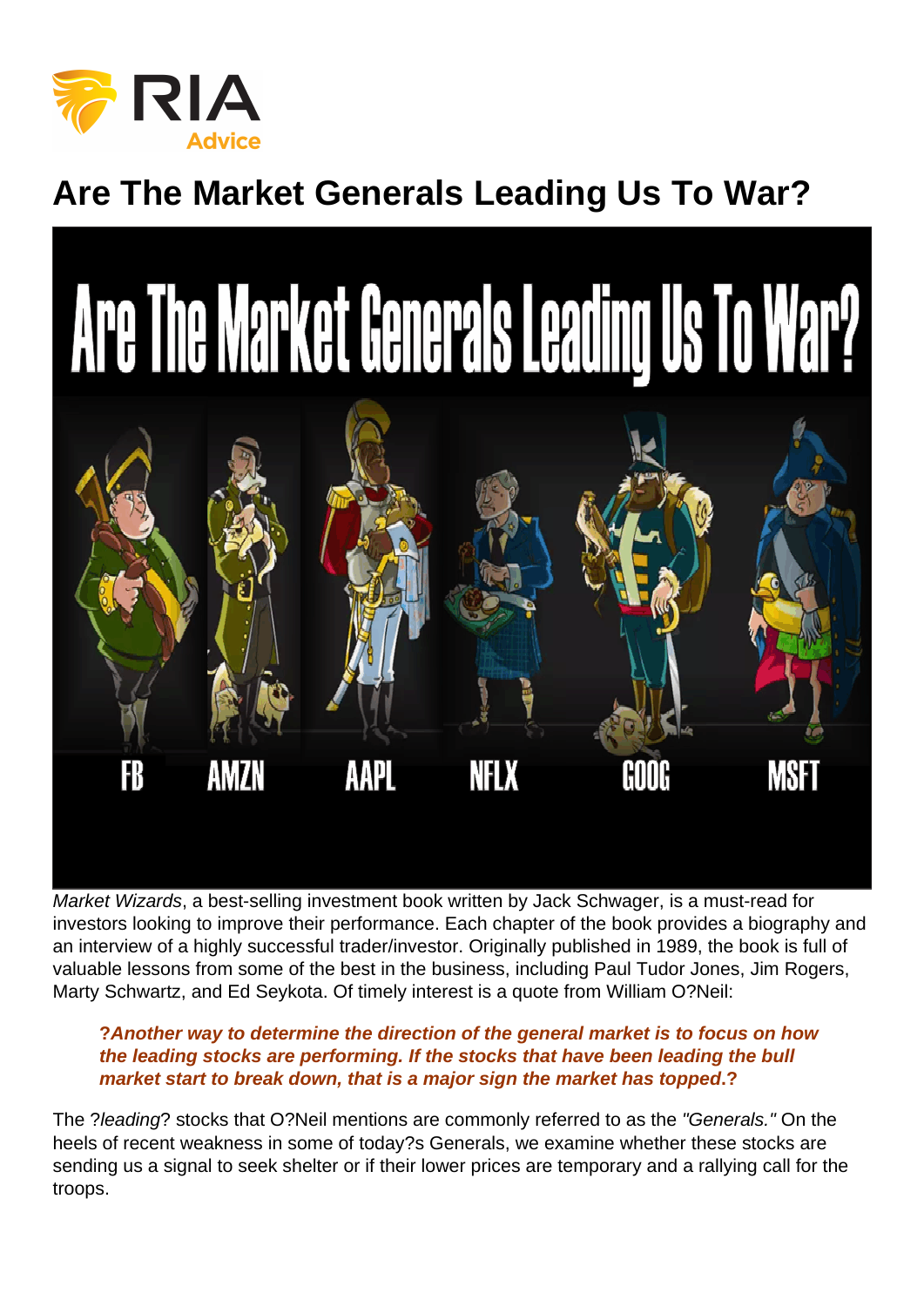## FAANG Stocks

The Generals leading the market higher over the last couple of years go by the acronym of FAANG. FAANG is composed of Facebook (FB), Amazon (AMZN), Apple (APPL), Netflix (NFLX), and Google (GOOGL). To understand the outsized effect they have on the S&P 500 consider the following:

- Per Bloomberg data, the five FAANG stocks currently account for 13.5% of the weighting of the S&P 500.
- The combined market cap of the FAANG?s is equal to that of the smallest 252 S&P 500 constituents.
- On average, each FAANG stock has over 13 times the effect on the S&P 500 index than the average stock in the index.

The popularity of the FAANG stocks has risen substantially over the last few years as witnessed by a futures contract and multiple ETFs that track the performance of these five stocks?. Further, the Bank of Montreal now offers 3x leveraged ETF?s (FNGU and FNGD) that triple the performance of the five stocks.

The following paragraphs provide a summary of the most recent earnings announcements and the stock price activity for each FAANG stock. This analysis will help us appreciate what is driving these stock prices over the last two weeks and by default driving the markets. Facebook ? Facebook fell over 20% on July 26, 2018, erasing almost \$120 billion in market capitalization. The decline was the largest one-day loss of market value in one stock in the history of the U.S. equity markets. Interestingly, the two runners-up are Intel (INTC) and Microsoft (MSFT), both